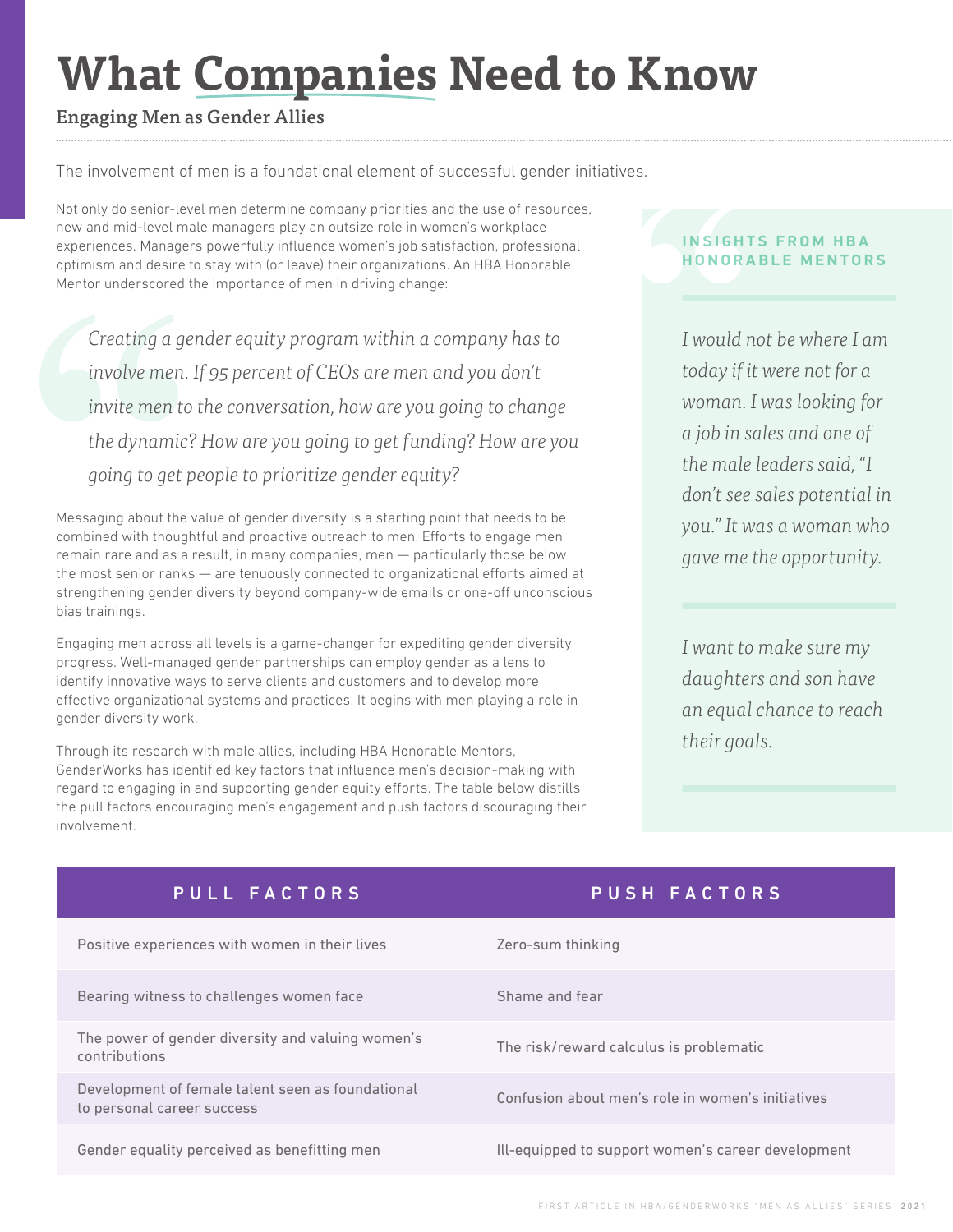#### **Pull Factors**

#### **Positive experiences with important women in their lives**

The primary reason that male allies give for the desire to support women's career success stems from females in their lives. They describe mothers who inspire them, sisters who mentor them and wives who provide wise counsel. Men reference women managers and leaders who played an important role in their careers. They share stories of women who believed in them, took a chance on them, expanded their thinking and shaped their perspectives. Men's personal experiences are the most powerful catalyst for their passionate engagement.

#### **Bearing witness to challenges women face**

In addition to positive experiences that drive men's support of gender equality, they are also motivated by hearing about – and witnessing firsthand — the gender inequities women experience. Male allies report nearly every woman has a story regarding a gender-related challenge she's encountered at work. Allies indicate having been present in meetings during awkward moments when a man shares a thoughtless joke and other men laugh while women stay silent, looking forward with blank stares, or observed how some men speak in demeaning ways about ambitious women. Men who seek to support women at work are aware of important women in their lives their mothers, sisters and wives — who've shared needing to work twice as hard to be promoted as the men with whom they work. Male allies have seen the pressure women feel to choose between work and motherhood. These struggles motivate them to play a role in making the workplace better for women.

#### **Understanding the power of gender diversity and valuing what women contribute**

Men intuit, and directly observe, the power of diverse voices to solve complex problems and to uncover innovative solutions to business challenges. They believe in the importance of a workforce that is reflective of the clients and customers their organizations serve. Having worked in other companies where gender equity was a priority, and gender was embraced more constructively, male allies want to do their part to strengthen

**There are a lot of enlightened men** who have figured<br>
out that the best approach to solving complex problems<br>
is not gathering only a bunch of middle-aged white men—<br>
and that's not putting form, but running forme, but tr *There are a lot of enlightened men who have figured out that the best approach to solving complex problems is not gathering only a bunch of middle-aged white men and that's not putting down middle-aged white men, I'm one of them. But that narrow approach will limit the vision, thinking and ultimately business success.*

their employers. Male allies describe women they work with who are amazing team leaders and manage critical challenges — such as COVID-19 — with great skill. A preponderance of male allies in senior management characterized women leaders as employing a holistic and collaborative approach to managing complex situations with multiple, important stakeholder groups. Instead of perceiving advancement as a zero-sum game, male allies view women's contributions as helping to expand the pie of opportunity for all.

#### **Viewing the development of female talent as foundational to personal career success**

Both men who aspire to be future leaders, as well as men who've risen to senior management roles, perceive gender competency as a foundational skill for successfully operating in a global economy. They believe lacking that skill puts them as individuals, as well as their organizations, at a competitive disadvantage.

#### **Experience gender equality as benefitting men**

Senior level men who are stewards of organizational health and success prioritize facilitating women's career development because they see a clear link between gender diversity and business results. Male ally leaders relish in watching talented women they've mentored and sponsored flourish as company leaders. They feel pride in leading the creation of more inclusive work cultures that enable employees to make their best contributions.

Male allies earlier in their careers have seen fathers who sacrificed everything for their work, at a high cost to themselves and their families. These young men want the ability to be more involved fathers and to work in more sustainable ways they see benefit everyone. They perceive women leaders advocating to help create that reality. Younger male allies report wanting to work in diverse workplaces which prioritize equity (of all types), seeing these work cultures as more innovative, more enjoyable and better for their careers.

**When I first came**<br>was really domina<br>the boss, you woull<br>women, but truthf<br>That doesn't give r<br>deep responsibility<br>PETER ANASTA<br>EVP & head of North *When I first came into the industry, the old-boys network was really dominant. If you didn't stay late at the bar with the boss, you wouldn't get ahead. It was not inviting for women, but truthfully it wasn't inviting for me, either. That doesn't give me a pass, though, and I recognize I have a deep responsibility to not perpetuate that tradition.* 

PETER ANASTASIOU EVP & head of North America, Lundbeck